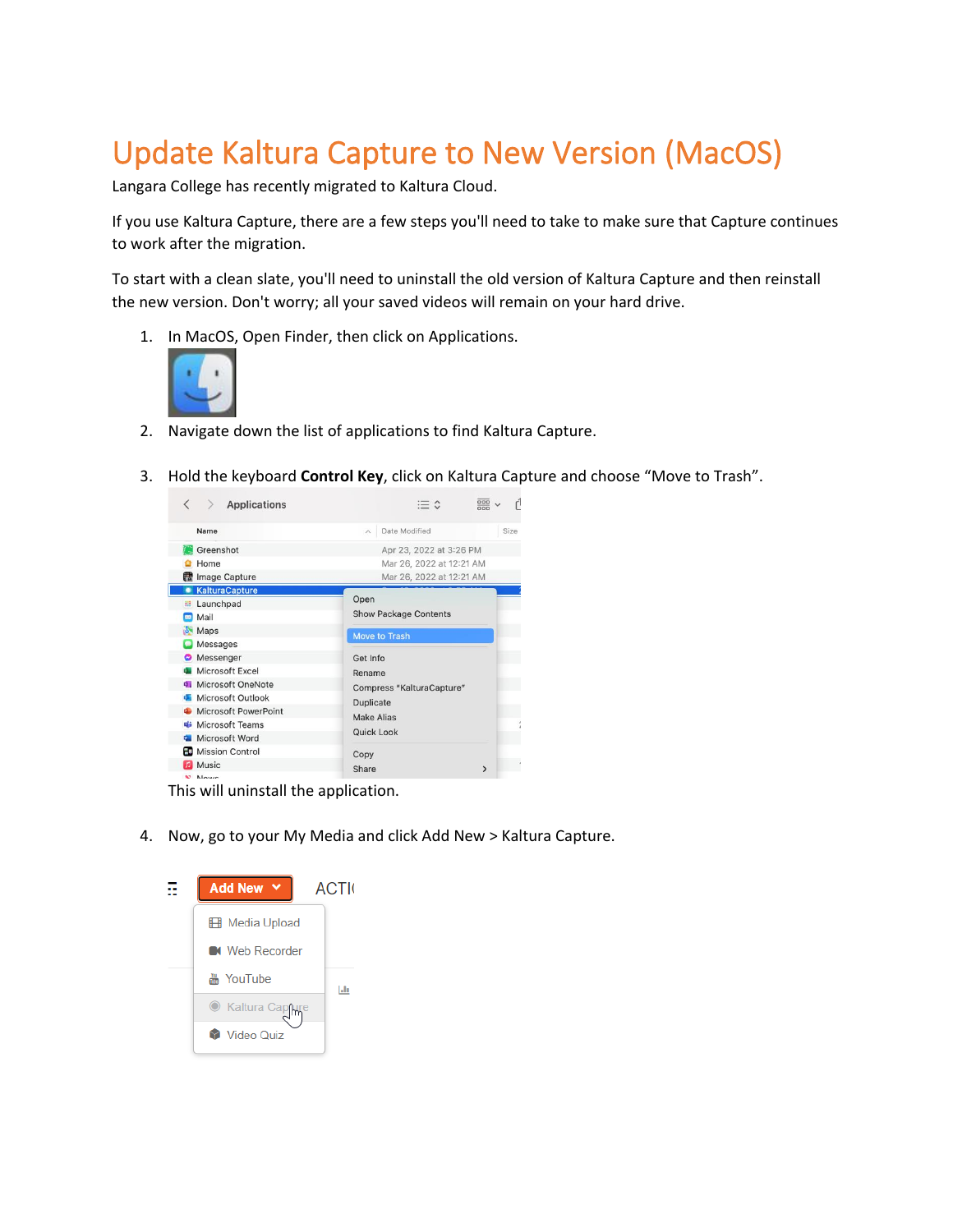5. You'll see a screen prompting you to choose a download link. Choose the link to "Download for Mac.



## Click **Open** when prompted to download the file.

| "KalturaCapture" is an app downloaded from the Internet.<br>Are you sure you want to open it?                                                                                                                       |
|---------------------------------------------------------------------------------------------------------------------------------------------------------------------------------------------------------------------|
| This item is on the disk image "KalturaCapture 4.2.110.dmg". Safari<br>downloaded this disk image today at 1:21 PM from<br>cdnapisec.kaltura.com. Apple checked it for malicious software and<br>none was detected. |
| Open                                                                                                                                                                                                                |
| <b>Show Disk Image</b>                                                                                                                                                                                              |
| Cancel                                                                                                                                                                                                              |
| Don't warn me when opening applications on this disk image                                                                                                                                                          |

6. When the download completes, the installation will start. Follow the prompts to install Kaltura Capture.

Click Open Link to continue with the installation on your Mac.

| Choose an application to open the kaltura-pc link.   |        |                  |
|------------------------------------------------------|--------|------------------|
| <b>KalturaCapture</b>                                |        |                  |
| <b>Choose other Application</b>                      |        | Choose           |
|                                                      |        |                  |
| Always use this application to open kaltura-pc links |        |                  |
|                                                      |        |                  |
|                                                      | Cancel | <b>Open Link</b> |
|                                                      |        |                  |

i.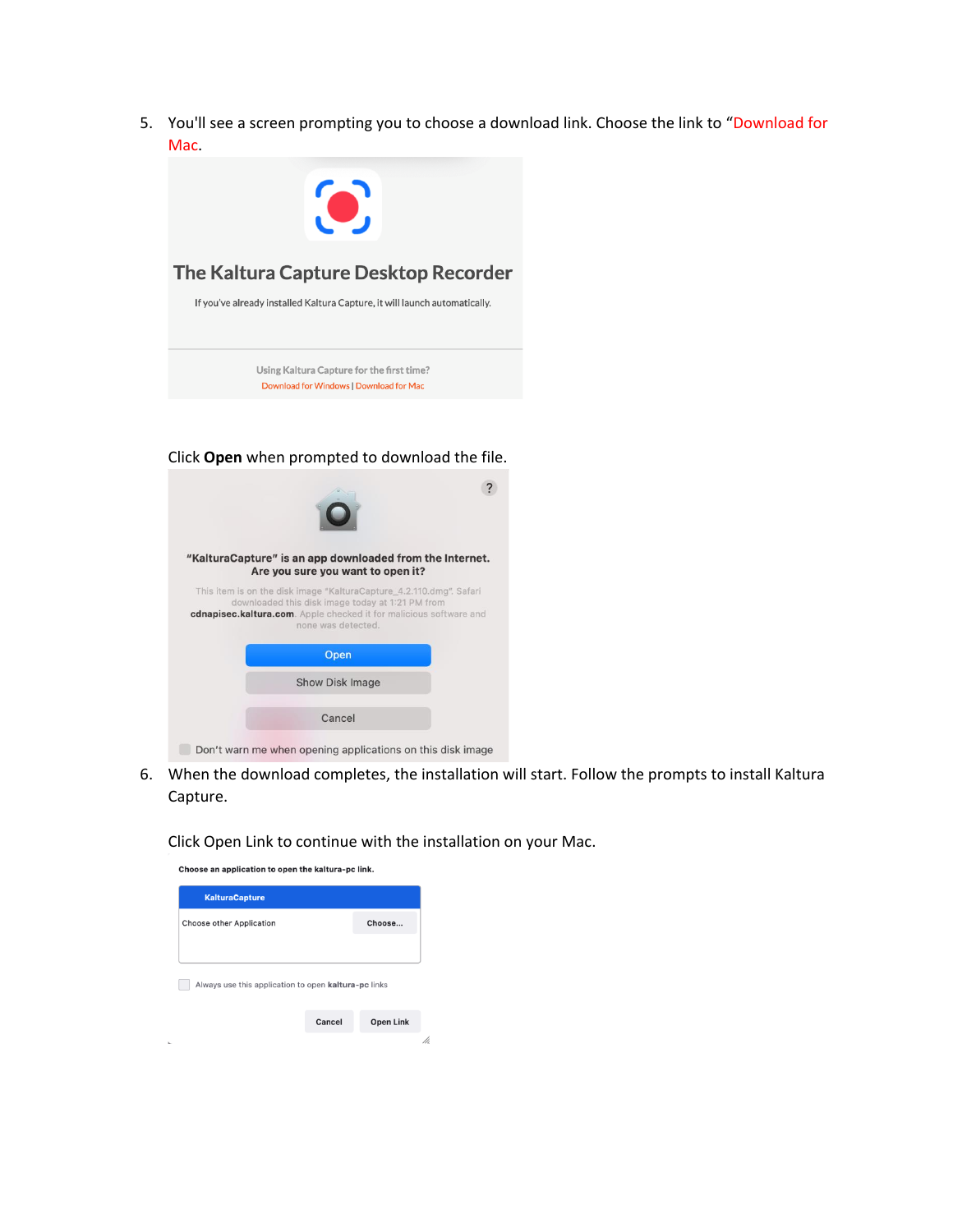Allow Kaltura to Access to your Camera and Microphone during the installation by selecting the OK button for each prompt.

| "KalturaCapture" would like to<br>access the microphone. |    | "KalturaCapture" would like to<br>access the camera. |    |
|----------------------------------------------------------|----|------------------------------------------------------|----|
| Don't Allow                                              | OK | Don't Allow                                          | OK |

7. When prompted by the application to allow access to screen recording – choose Open System Preferences.

| <b>Screen Recording</b> |                                                                                                       |  |  |
|-------------------------|-------------------------------------------------------------------------------------------------------|--|--|
|                         | "KalturaCapture" would like to record this<br>computer's screen.                                      |  |  |
|                         | Grant access to this application in Security & Privacy<br>preferences, located in System Preferences. |  |  |
| ?                       | Open System Preferences<br>Deny                                                                       |  |  |

8. Click on the gold lock (bottom left of window) to allow you to Select Kaltura Capture to access your camera and microphone. You may be prompted for your computer (login) password to make this change. Put a check mark in the KalturaCapture item and click the gold lock to save this Security & Privacy change.

| $\langle \rangle$ : :::: Security & Privacy | Q Search                                                                                    |
|---------------------------------------------|---------------------------------------------------------------------------------------------|
| General                                     | Firewall<br>FileVault  <br>Privacy                                                          |
| <b>Location Services</b>                    | Allow the apps below to record the contents of your<br>screen, even while using other apps. |
| Contacts                                    |                                                                                             |
| Calendars<br>17                             | KalturaCapture<br>☑                                                                         |
| Reminders                                   | Greenshot<br>ØĬ                                                                             |
| Photos                                      |                                                                                             |
| Camera                                      |                                                                                             |
| Microphone                                  | $+ -$                                                                                       |
| Speech Recognition<br>业                     |                                                                                             |
| Accessibility                               |                                                                                             |
|                                             |                                                                                             |
| Click the lock to prevent further changes.  | ?<br>Advanced                                                                               |